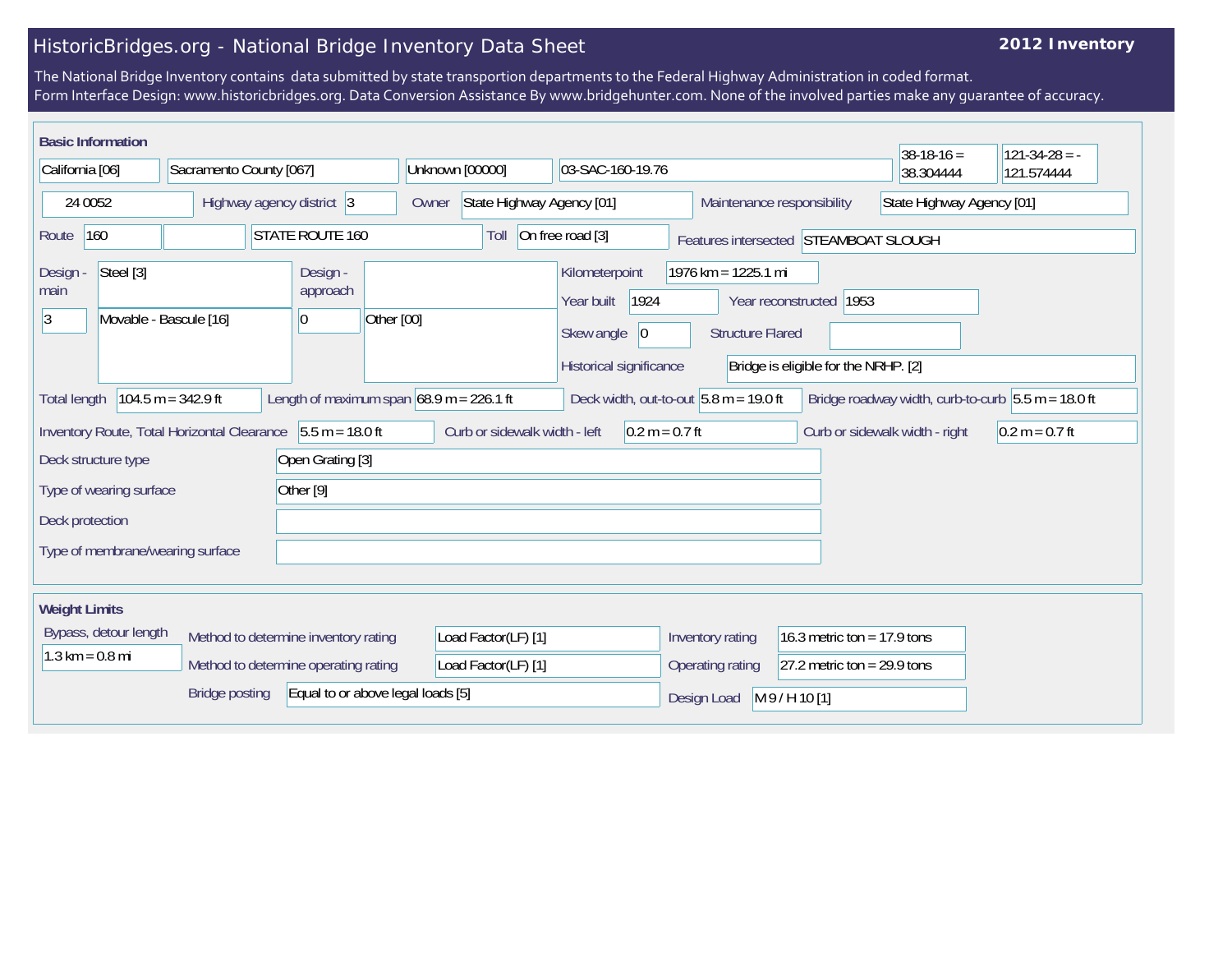| <b>Functional Details</b>                                                                                                                                                     |                                                                                          |  |  |  |  |  |  |  |  |  |  |
|-------------------------------------------------------------------------------------------------------------------------------------------------------------------------------|------------------------------------------------------------------------------------------|--|--|--|--|--|--|--|--|--|--|
| 1550<br>Average daily truck traffi 7<br>Average Daily Traffic                                                                                                                 | Year 2009<br>4761<br>2032<br>Future average daily traffic<br>%<br>Year                   |  |  |  |  |  |  |  |  |  |  |
| Road classification<br>Major Collector (Rural) [07]                                                                                                                           | Approach roadway width<br>$7 m = 23.0 ft$<br>Lanes on structure 2                        |  |  |  |  |  |  |  |  |  |  |
| Type of service on bridge Highway [1]                                                                                                                                         | Direction of traffic 2 - way traffic [2]<br>Bridge median                                |  |  |  |  |  |  |  |  |  |  |
| No parallel structure exists. [N]<br>Parallel structure designation                                                                                                           |                                                                                          |  |  |  |  |  |  |  |  |  |  |
| Navigation control on waterway (bridge permit required). [1]<br>Waterway [5]<br>Navigation control<br>Type of service under bridge<br>Lanes under structure<br>$\overline{0}$ |                                                                                          |  |  |  |  |  |  |  |  |  |  |
| Navigation horizontal clearance $61 m = 200.1 ft$<br>$4.6 m = 15.1 ft$<br>Navigation vertical clearanc                                                                        |                                                                                          |  |  |  |  |  |  |  |  |  |  |
| Minimum vertical clearance over bridge roadway<br>$4.52 m = 14.8 ft$<br>Minimum navigation vertical clearance, vertical lift bridge                                           |                                                                                          |  |  |  |  |  |  |  |  |  |  |
| Minimum lateral underclearance reference feature Feature not a highway or railroad [N]                                                                                        |                                                                                          |  |  |  |  |  |  |  |  |  |  |
| Minimum lateral underclearance on right $0 = N/A$<br>Minimum lateral underclearance on left $0 = N/A$                                                                         |                                                                                          |  |  |  |  |  |  |  |  |  |  |
| Minimum vertical underclearance reference feature Feature not a highway or railroad [N]<br>Minimum Vertical Underclearance $ 0 = N/A$                                         |                                                                                          |  |  |  |  |  |  |  |  |  |  |
| Appraisal ratings - underclearances N/A [N]                                                                                                                                   |                                                                                          |  |  |  |  |  |  |  |  |  |  |
|                                                                                                                                                                               |                                                                                          |  |  |  |  |  |  |  |  |  |  |
| <b>Repair and Replacement Plans</b>                                                                                                                                           |                                                                                          |  |  |  |  |  |  |  |  |  |  |
| Type of work to be performed                                                                                                                                                  | Work to be done by contract [1]<br>Work done by                                          |  |  |  |  |  |  |  |  |  |  |
| Replacement of bridge or other structure because<br>of substandard load carrying capacity or substantial                                                                      | 1398000<br>279000<br>Bridge improvement cost<br>Roadway improvement cost                 |  |  |  |  |  |  |  |  |  |  |
| bridge roadway geometry. [31]                                                                                                                                                 | $104.5 m = 342.9 ft$<br>Length of structure improvement<br>Total project cost<br>2349000 |  |  |  |  |  |  |  |  |  |  |
|                                                                                                                                                                               | 2010<br>Year of improvement cost estimate                                                |  |  |  |  |  |  |  |  |  |  |
|                                                                                                                                                                               | Border bridge - state<br>Border bridge - percent responsibility of other state           |  |  |  |  |  |  |  |  |  |  |
|                                                                                                                                                                               | Border bridge - structure number                                                         |  |  |  |  |  |  |  |  |  |  |